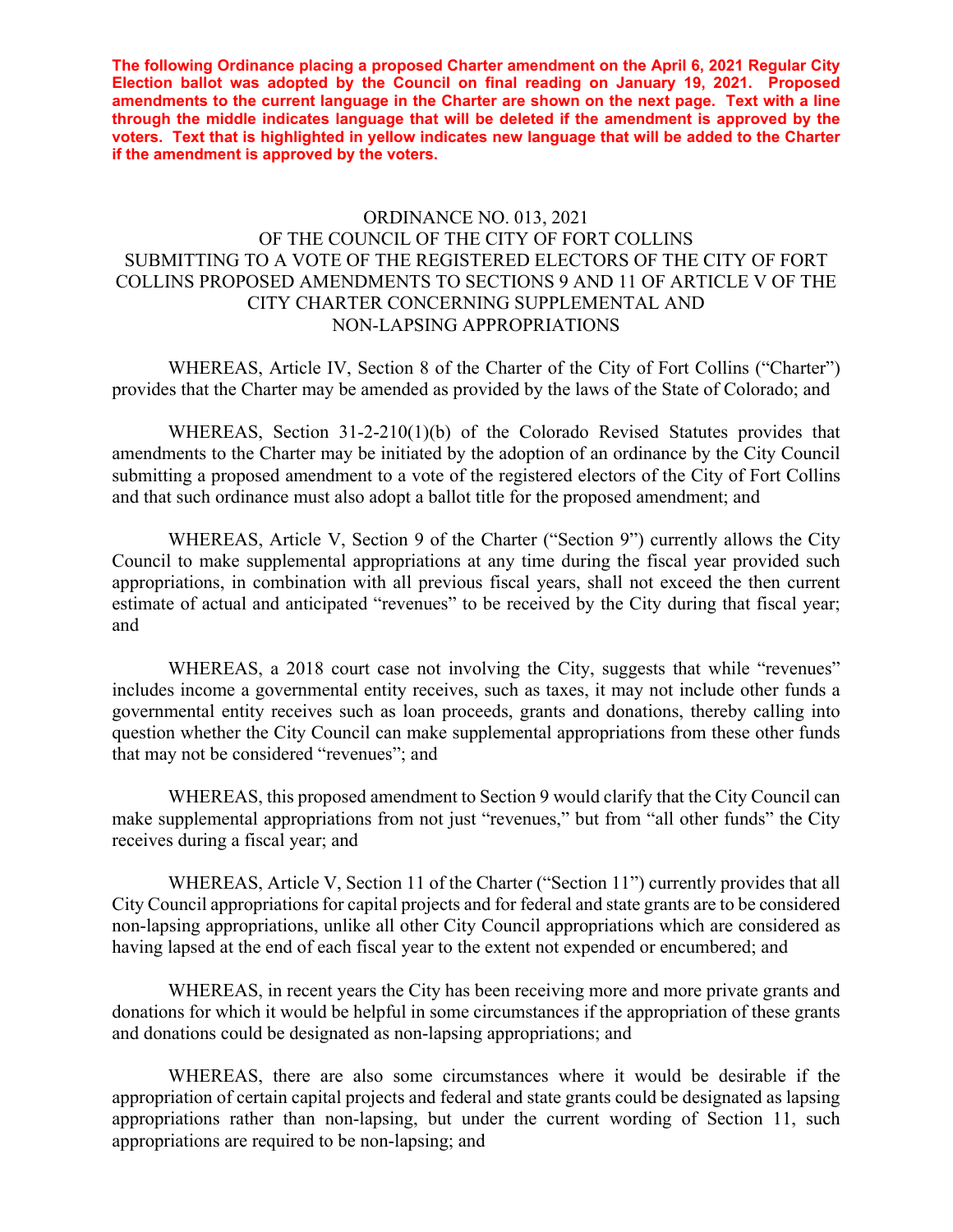WHEREAS, this proposed amendment to Section 11 is to allow the City Council to designate as non-lapsing appropriations for private grants and donations and to have the discretion to decide on a case-by-case basis whether to designate as non-lapsing appropriations for capital projects and for federal, state and private grants and donations.

 NOW, THEREFORE, BE IT ORDAINED BY THE COUNCIL OF THE CITY OF FORT COLLINS as follows:

 Section 1. That the City Council hereby makes and adopts the determinations and findings contained in the recitals set forth above.

Section 2. That the following proposed changes to Section 9 and 11 of Article V of the City Charter shall be submitted to the registered electors of the City as "Proposed Charter Amendment No. 3" at the regular municipal election to be held on Tuesday, April 6, 2021:

### **ARTICLE V. FINANCE ADMINISTRATION**

#### **Section 9. – Supplemental appropriations.**

The Council, upon recommendation of the City Manager, may make supplemental appropriations by ordinance at any time during the fiscal year; provided, however, that the total amount of such supplemental appropriations, in combination with all previous appropriations for that fiscal year, shall not exceed the then current estimate of actual and anticipated revenues and all other funds to be received by the city during the fiscal year. This provision shall not prevent the Council from appropriating by ordinance at any time during the fiscal year such revenues and funds for expenditure as may be available from reserves accumulated in prior years, notwithstanding that such reserves were not previously appropriated.

#### **Section 11. – Lapsed appropriations**

All appropriations unexpended or unencumbered at the end of the fiscal year shall lapse to the applicable general or special fund, except that the Council may designate in an ordinance appropriations appropriating funds for capital projects and for federal, or state and private grants and donations shall not lapse that such funds shall not lapse until the completion of the capital project or until the **earlier of the** expiration of the federal, or state or private grant or donation or the city's expenditure of all funds received from such grant or donation.

Nothing herein shall limit the ability of the Council to terminate a capital project or a federal, or state or private grant or donation at any time prior to completion of the project or prior to expiration of or the city's expenditure of all funds from the grant or donation.